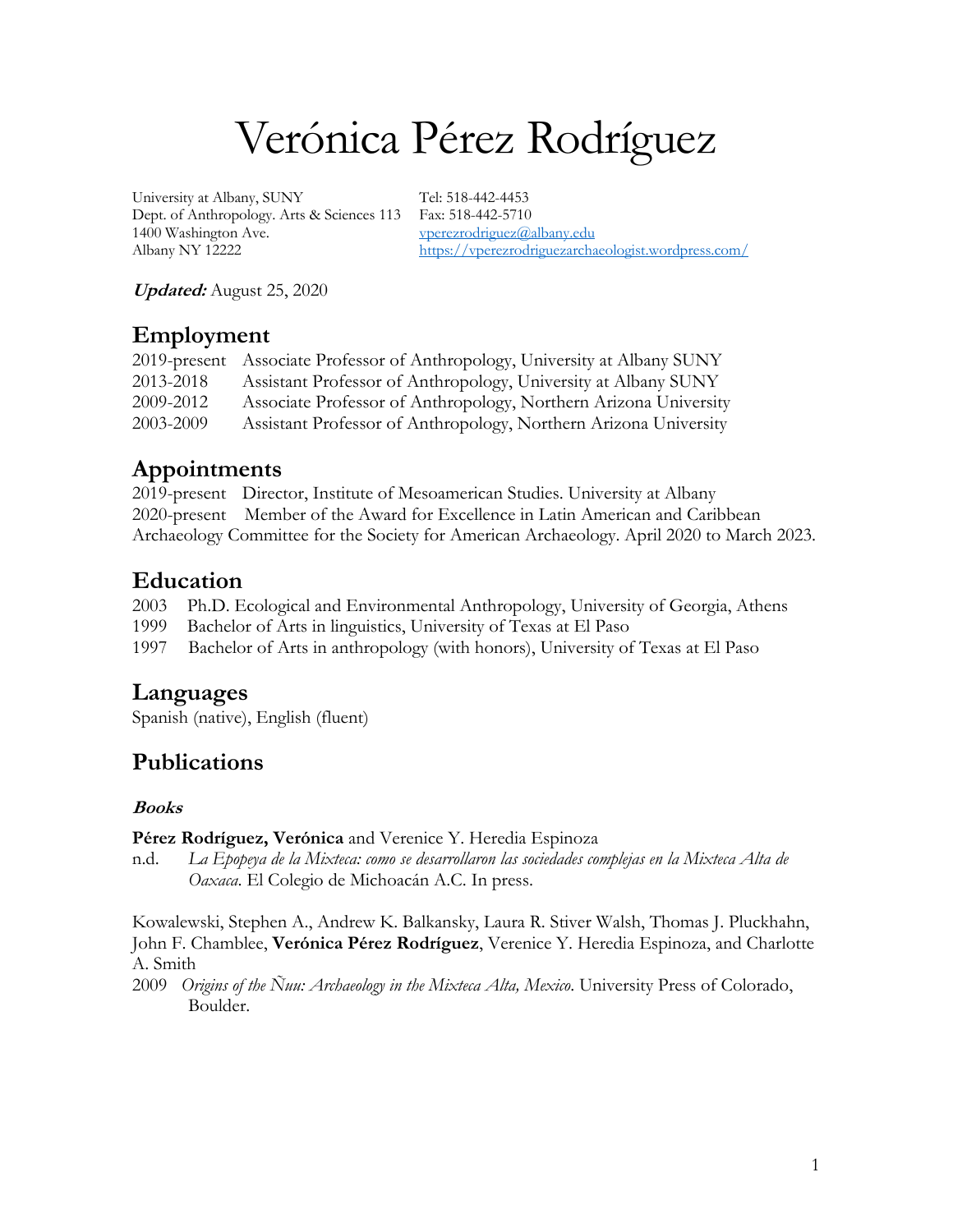#### **Articles in Refereed Journals**

#### **Pérez Rodríguez, Verónica**

n.d. Estudio etnoarqueológico de la alfarería en Santo Domingo Tonaltepec, Oaxaca. *Cuadernos del Sur*. In press.

Higelín Ponce de León, Ricardo, Jeffrey P. Blomster, **Verónica Pérez Rodríguez**, and Antonio Martínez Tuñón

2020 Tratamiento funerario en la Mixteca Alta durante el Formativo mesoamericano. Funerary Treatment in the Mixteca Alta during the Mesoamerican Formative. *Anales de Antropología* 54-1(2020):93-104.

#### **Pérez Rodríguez, Verónica**, and Antonio Martínez Tuñón

2019 Political Strategies and the Urban Spaces that Reflect Them in Cerro Jazmín, a Late-Terminal Formative urban center in the Mixteca Alta, Oaxaca. *Ancient Mesoamerica*.

**Pérez Rodríguez, Verónica**, Antonio Martínez Tuñón and Ricardo Higelín Ponce de León

2018 Late to Terminal Formative period political transformations and their household-level impact at Cerro Jazmín, Mixteca Alta, Oaxaca. *Journal of Anthropological Archaeology* 49 (2018): 199-209.

Feinman, Gary M., Linda M. Nicholas, Nelly M. Robles García, Mark Golitko, Christina Elson, Ronald K. Faulseit, Ernesto González Licón, Iván Olguín, Leobardo D. Pacheco Arias, **Verónica Pérez Rodríguez**, Guillermo Ramón, and Jorge Ríos Allier.

2018 Prehispanic Obsidian Exchange in the Valley of Oaxaca, México. Mexicon. XL: 16-32.

**Pérez Rodríguez, Verónica**, Antonio Martínez Tuñón, Leah Minc, Laura Stiver Walsh and Mariana Navarro Rosales

2017 Chronological trends in the use of Valley of Oaxaca ceramics and ceramic styles at Cerro Jazmín, Mixteca Alta, Oaxaca. *Journal of Archaeological Science: Reports* 12:580-590.

**Pérez Rodríguez, Verónica**, Antonio Martínez Tuñón, Leah Minc, and Laura Stiver Walsh

2017 Tiltepec Yellow-Ware Ceramics from Cerro Jazmín, Oaxaca: A Contribution to the Ceramic Chronology of the Mixteca Alta. *Latin American Antiquity* 28(3): *431-440.* 

**Pérez Rodríguez, Verónica**, Antonio Martínez Tuñón, Laura Stiver Walsh, Gilberto Pérez Roldán and Fabiola Torres Estévez

2017 Feasting and building an urban society in Cerro Jazmín, Oaxaca. *Journal of Field Archaeology*. 42(2): 115-128.

**Pérez Rodríguez, Verónica**, Antonio Martínez Tuñón, and Ricardo Higelín Ponce de León

2017 Skeletal health and the abandonment of a Late-Terminal Formative urban center in the Mixteca Alta: a bioarchaeological analysis of human remains from Cerro Jazmín. Journal of Archaeological Science: Reports 13 (2017): 729-736.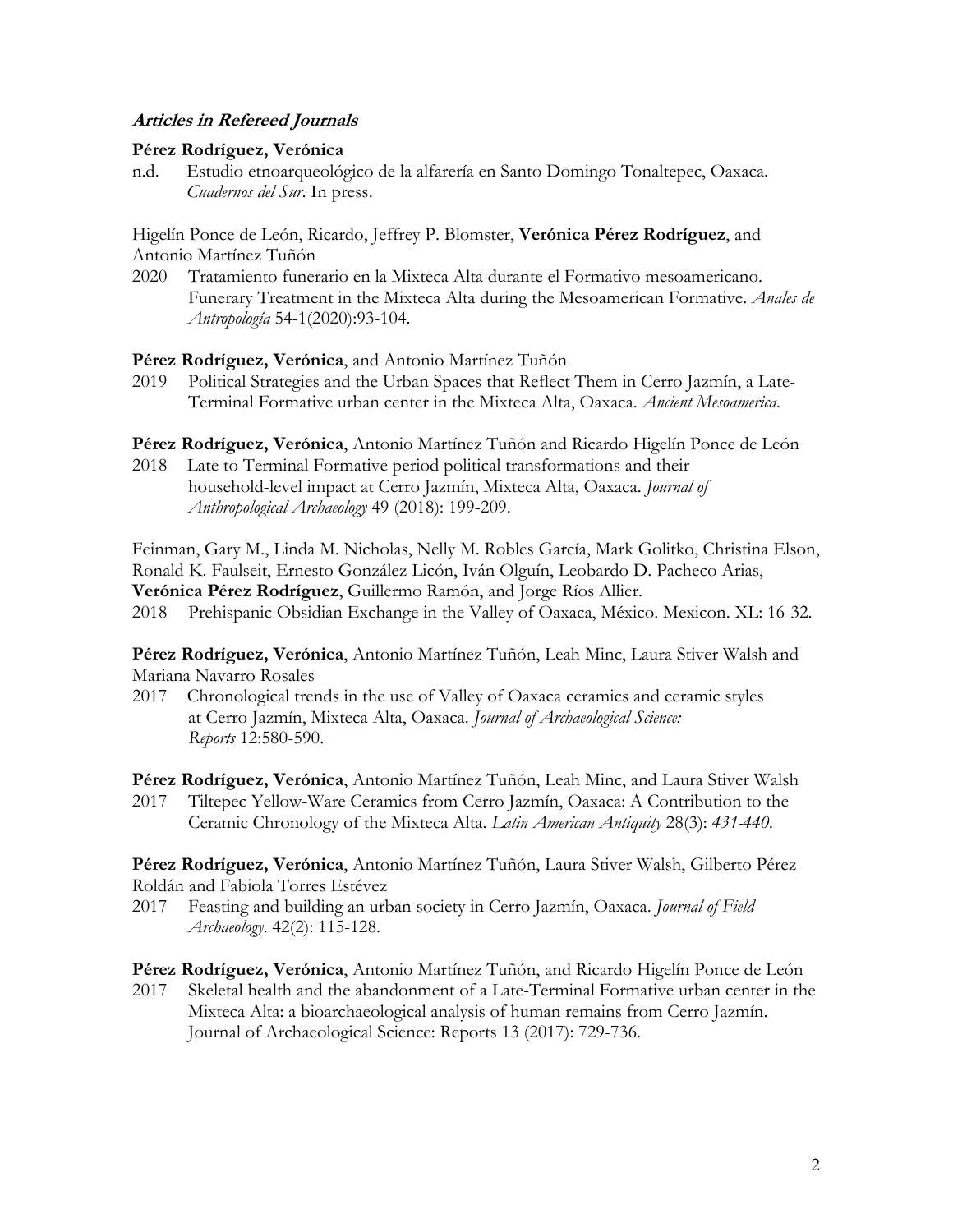Pérez Roldán, Gilberto, Fabiola Torres Estevez and **Verónica Pérez Rodríguez**

2017 El aprovechamiento del recurso faunístico en el Cerro Jazmín, Oaxaca. *Archaeobios* 1(11):94-104.

#### **Pérez Rodríguez, Verónica**

2016 Investigaciones recientes sobre el urbanismo temprano en Cerro Jazmín, Mixteca Alta, Oaxaca. Cuadernos del Sur, CIESAS (40) enero-junio 2016.

#### **Pérez Rodríguez, Verónica**

2016 Terrace Agriculture in the Mixteca Alta Region, Oaxaca, Mexico: Ethnographic and Archaeological Insights on Terrace Construction and Labor Organization. *Culture, Agriculture, Food and Environment*. 38 (1): 18-27.

#### **Pérez Rodríguez, Verónica**

2013 Recent Advances in Mixtec Archaeology. *Journal of Archaeological Research* 21(1): 75-121.

#### **Pérez Rodríguez, Verónica** and Kirk C. Anderson

2013 Terracing in the Mixteca Alta, Mexico: Cycles of Resilience of an Ancient Land-Use Strategy. *Human Ecology* 41:335-349.

#### **Pérez Rodríguez, Verónica**, Kirk C. Anderson, Margaret Neff

2011 The Cerro Jazmín Archaeological Project: Investigating Prehispanic Urbanism and its Environmental Impact in the Mixteca Alta, Oaxaca, Mexico. *Journal of Field Archaeology*  36 (2): 83-99.

#### Grau Mira, Ignacio and **Verónica Pérez Rodríguez**

2008 Aproximación Arqueológica al Estudio de los Paisajes Aterrazados en el Área Central Valenciana. LVCENTVM XXVII: 33-50.

#### **Pérez Rodríguez, Verónica**

2006 States and Households: The Social Organization of Terrace Agriculture in Postclassic Mixteca Alta, Oaxaca, Mexico. *Latin American Antiquity* 17(1): 3-22.

Balkansky, Andrew K, **Verónica Pérez Rodríguez**, and Stephen A. Kowalewski

2004 Monte Negro and the Urban Revolution in Oaxaca, Mexico. *Latin American Antiquity*  15(1): 33-60.

Balkansky, Andrew K., Stephen A. Kowalewski, **Verónica Pérez Rodríguez**, Thomas J. Pluckhahn, Charlotte A. Smith, Laura R. Stiver, Dmitri Beliaev, John F. Chamblee, Verenice Y. Heredia Espinoza and Roberto Santos Pérez.

2000 Archaeological Survey in the Mixteca Alta of Oaxaca, Mexico. *Journal of Field Archaeology* 27(4): 365-389.

#### **Refereed Book Chapters**

Higelín Ponce de León, Ricardo, **Verónica Pérez Rodríguez,** Jeffrey P. Blomster, and Antonio Martínez Tuñón.

n.d. Funerary Treatment and Increasing Social Complexity in Formative Period Mixteca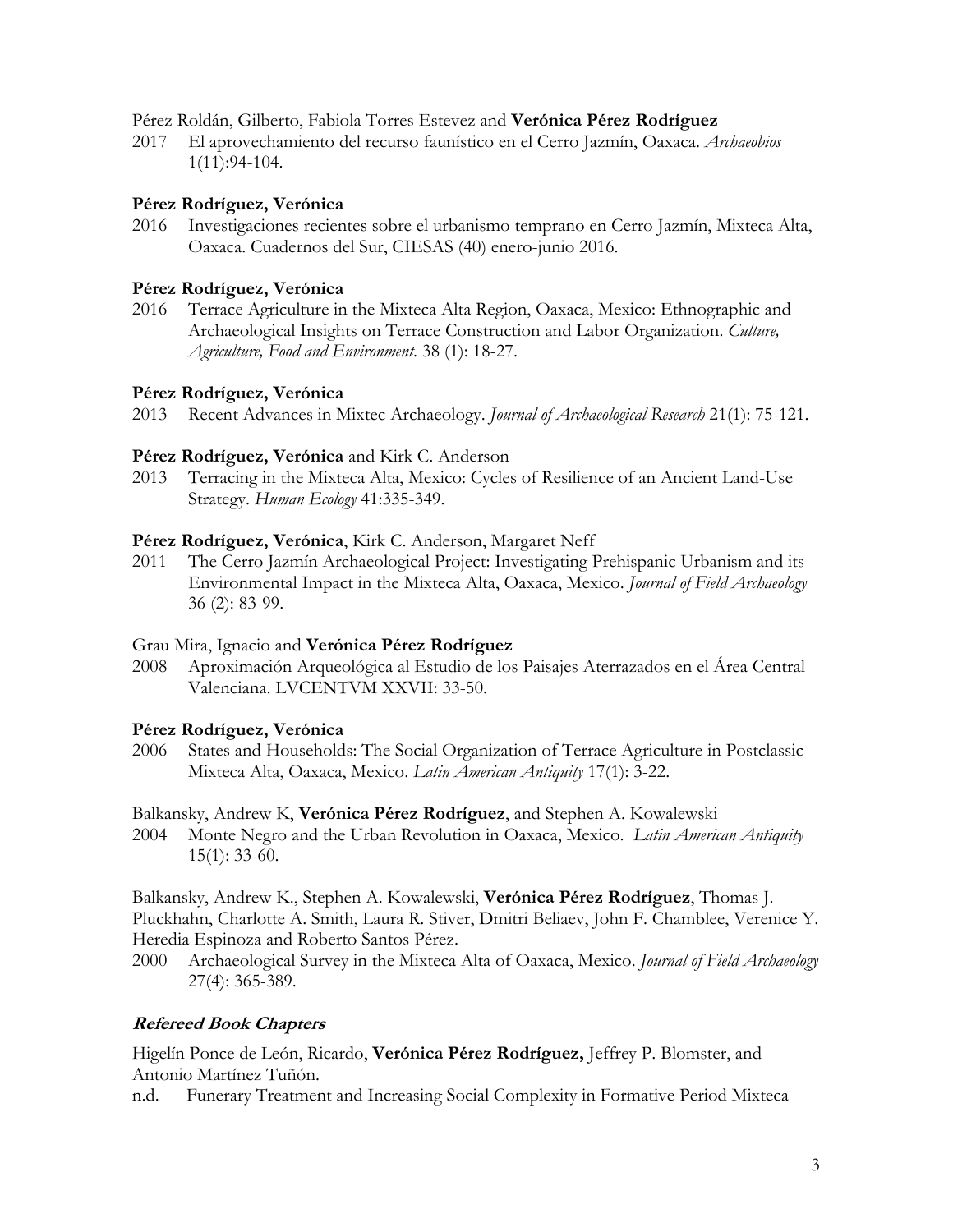Alta, Oaxaca. In Bioarqueología de Oaxaca. México UNAM. In press.

#### **Pérez Rodríguez, Verónica**

2018 Urbanismo temprano, primeras ciudades*.* In *Ñuu Dzahui, los Señores de la Lluvia*, edited by N. Robles García. Libros Galería de Palacio Nacional e INAH, Mexico.

#### **Pérez Rodríguez, Verónica**

2015 Capítulo XVI. Agricultura y la Importancia del Sistema Lama-Bordo en Yucundaa y la Mixteca Alta. In Proyecto Yucundaa, edited by Nelly M. Robles and Ronald Spores. INAH, Mexico City. Pp. 293-311.

#### **Pérez Rodríguez, Verónica**

2011 Investigaciones en Cerro Jazmín: el urbanismo tridimensional en el Oaxaca antiguo. In Memorias de la Quinta Mesa Redonda de Monte Albán, edited by Iván Rivera Guzmán.

#### **Pérez Rodríguez, Verónica**

2009 Unidades domésticas en el Oaxaca antiguo y su contribución a la complejidad social. In Bases de la Complejidad Social en Oaxaca: Memoria de la Cuarta Mesa Redonda de Monte Albán, edited by Nelly M. Robles, pp. 91-105. CONACULTA INAH, México D.F.

Heredia Espinoza, Verenice Y., Stephen A. Kowalewski, and **Verónica Pérez Rodríguez**

2009 Cerro Jazmín: The Morphology of an Urban Center in the Mixteca Alta. In *Urbanism in Mesoamerica*, edited by Guadalupe Mastache and Robert Cobean. Instituto Nacional de Antropología e Historia and Pennsylvania State University, Mexico City and University Park, pp. 423-446.

#### **Pérez Rodríguez, Verónica**

2008 Household labor and landscape transformation in Ancient Mixteca Alta, Oaxaca, Mexico. In *Economies and the Transformation of Landscape*. Edited by Lisa Cliggett and Christopher A. Pool, pp. 77-102. Altamira Press.

#### **Pérez Rodríguez, Verónica**

2006 Sociedades complejas y paisajes agrícolas: un estudio regional de asentamientos y terrazas en la Mixteca Alta, Oaxaca, México. In Jornadas de Arqueología *La Aplicación de los SIG en la Arqueología del Paisaje*, edited by Ignacio Grau, pp. 247-254. Universidad de Alicante, Alicante, Spain.

#### **Pérez Rodríguez, Verónica**

2002 Modelo de reporte arqueológico para comunidades del estado de Oaxaca: el caso de la Mixteca Alta Central. In *Sociedad y patrimonio arqueológico en el Valle de Oaxaca: Memoria de la Segunda Mesa Redonda de Monte Albán,* edited by Nelly M. Robles García, pp. 383-405. Conaculta INAH, México D.F.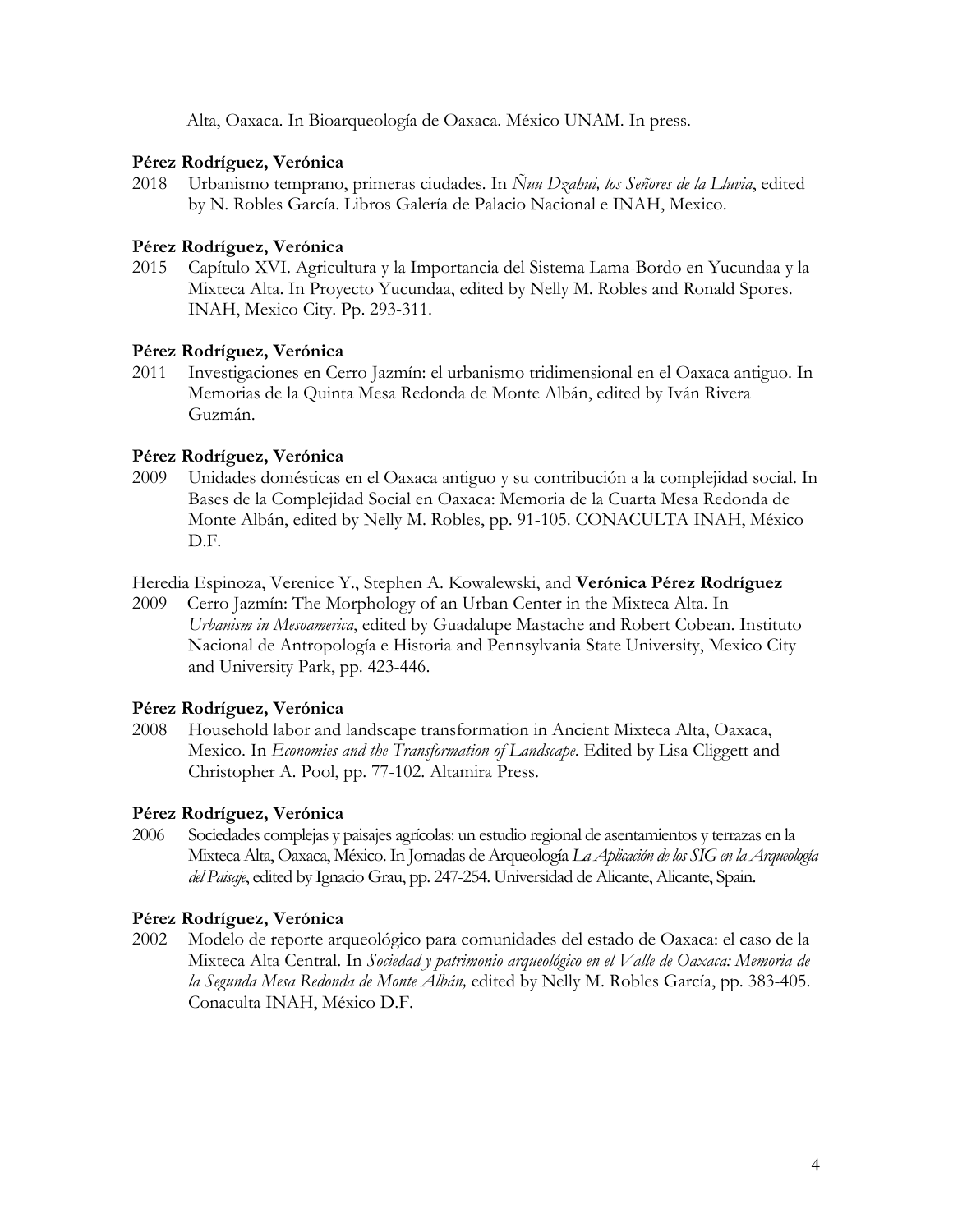#### **Unrefereed articles**

#### **Pérez Rodríguez, Verónica**

2009 Archaeological Insights from Ancient cities Provide Models for Contemporary Sustainable Urbanism. NAU Global: A Publication of the Center for International Education. Spring 2009.

#### Pérez Rodríguez, Verónica, and Laura R. Stiver

2008 El yuhuitayu de Teposcolula: una mirada desde la comunidad sujeto de Nicayuju. *Arqueología Mexicana* 15(90): 40-41.

#### **Encyclopedia Entries**

#### **Pérez Rodríguez, Verónica** and Robert Trotter II

2006 Capítulo 1.8 Antropología. In *Tratado SET de Trastornos Adictivos*. Editorial Médica Panamericana, Madrid, Spain, pp. 28-32.

#### **Book reviews**

#### **Pérez Rodríguez, Verónica**

- 2019 Book review of Maya Potters' Indigenous Knowlesdge: Cognition, Engagement, and Practice. By Dean E. Arnold. *Bulletin of Latin American Research*. In Press.
- 2016 Book review of Regional Settlement Demography in Archaeology. By Robert C. Drennan, Adam C. Berrey, and Christian E. Peterson. *American Antiquity* 81(3):596-597.
- 2016 Book review of Bridging the Gaps. Integrating Archaeology and History in Oaxaca, Mexico. A Volume in Memory of Bruce E. Byland. Edited by Danny Zborover and Peter C. Kroefges. *Latin American Antiquity* 27(2): 274-275.
- 2011 Book review of The Lords of Lambityeco: Political Evolution in the Valley of Oaxaca by Michael Lind and Javier Urcid. *American Anthropologist* 113(4): 684-685.

#### **Completed and approved technical field reports**

Pérez Rodríguez, Verónica, Antonio Martínez Tuñón, Jennifer Saumur, Dante García Ríos, Aphizetl Lemus Medina.

2018 Informe técnico del Proyecto Etnoarqueológico Santo Domingo Tonaltepec, Oaxaca. Temporada 2018. México D.F.: INAH.

Pérez Rodríguez, Verónica, Antonio Martínez Tuñón, Mariana Navarro Rosales, Christian Medellín Martínez, Ricardo Higelín Ponce de León, and Gilberto Pérez Roldán

2016 Informe técnico del Proyecto Arqueológico Cerro Jazmín. Temporada 2015. Mexico D.F.: INAH.

Pérez Rodríguez, Verónica, Antonio Martínez Tuñón, Laura R. Stiver Walsh, Mariana Navarro Rosales, Gabriela Garciá Ayala, Christian Medellín Martínez, Ricardo Higelín Ponce de León, and Gilberto Pérez Roldán.

2014 Informe técnico del Proyecto Arqueológico Cerro Jazmín. Temporada 2014. Mexico D.F.: INAH.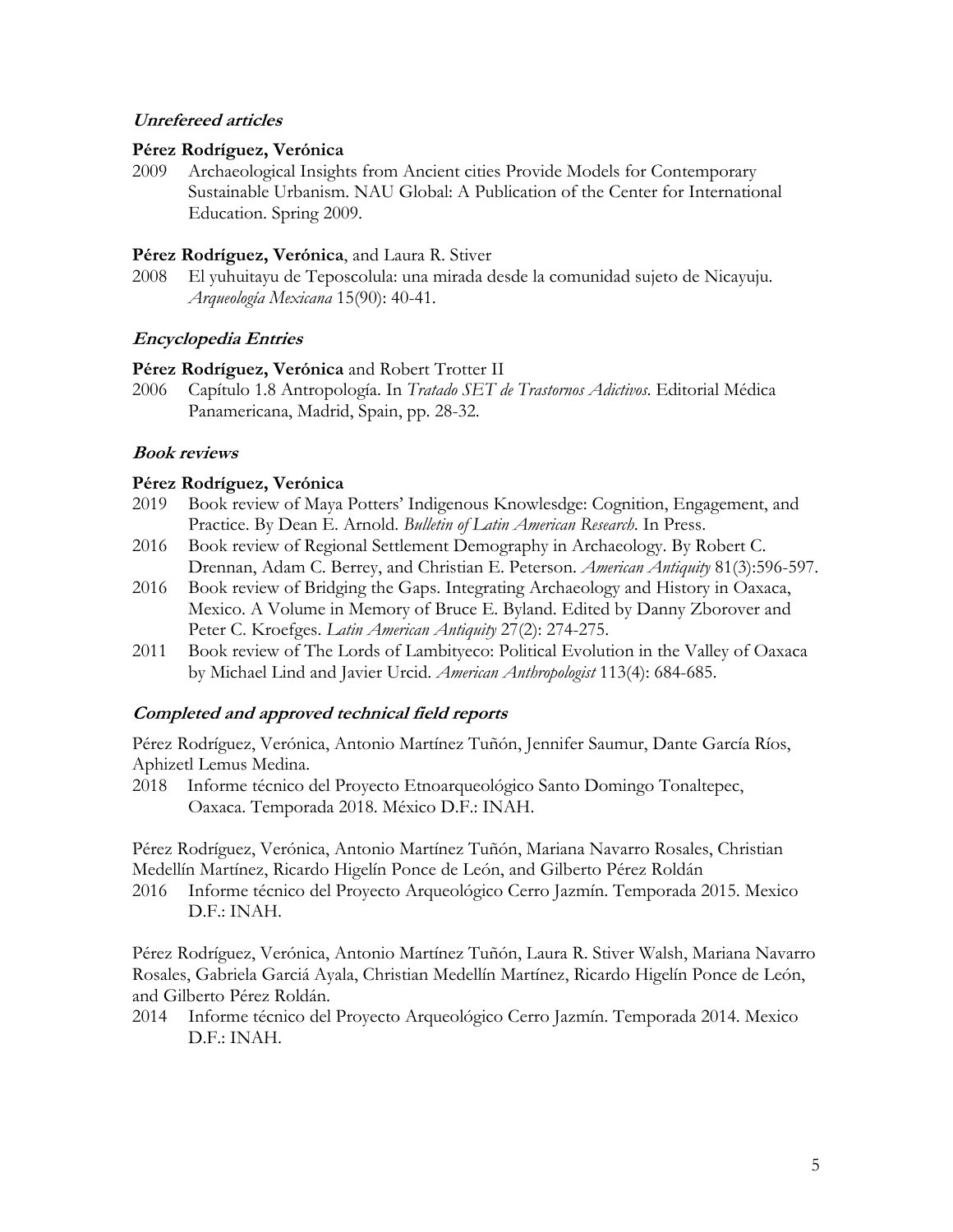Pérez Rodríguez, Verónica, Antonio Martínez Tuñón, Laura R. Stiver-Walsh, Ricardo Higelín Ponce de León, Christian Medellín Martínez, and Rogelio A. Rascón Azamar. 2013 Informe técnico final del Proyecto Arqueológico Cerro Jazmín temporada 2013.

INAH.

Pérez Rodríguez, Verónica, Kirk Anderson, Joshua Edwards, Margaret K. Neff, Leigh Anne Ellison, Barbara Elizalde, and Nobuyuki Matsubara.

2009 Informe técnico final del proyecto: Investigaciones en Cerro Jazmín: un estudio sobre el urbanismo y el paisaje aterrazado de la Mixteca Alta, Oaxaca. Mexico D.F.: INAH.

Pérez Rodríguez, Verónica, Kirk Anderson, Joshua Edwards, Neff Margaret, Barbara Elizalde, and Nobuyuki Matsubara.

2008 Informe técnico del proyecto arqueológico: Investigaciones en Cerro Jazmín: un estudio sobre el urbanismo y el paisaje aterrazado de la Mixteca Alta, Oaxaca. Temporada 2008. Mexico D.F.: INAH.

#### **Manuscripts in preparation, submitted, or under revision**

**Pérez Rodríguez Verónica**, Antonio Martínez Tuñón, Jennifer Saumur, Dante García Ríos, Aphizetl Lemus Medina

n.d. Resultados de un recorrido arqueológico en Santo Domingo Tonaltepec, Mixteca Alta, Oaxaca, México.

### **Documentaries**

2018 Traditional Pottery-Making in Santo Domingo Tonaltepec, Oaxaca. Documentary done with the support of the National Geographic Society. Available at: https://www.youtube.com/watch?v=8uqb0UG3FHg

### **Grants and Awards**

- 2020 *CNH2-L The Dynamics of Socio-Environmental Systems and the Classic-Period Collapse in Mesoamerica*. National Science Foundation CNH2 program Grant # 2001654. Co-PI. \$1,599,966. University at Albany subaward of \$ 400,257. Recommended for funding.
- 2020 *Cerro Jazmín Archaeological Project Phase III. Processes Underlying the Rise of Social Complexity*. National Science Foundation Senior Archaeology Grant #2015994. Principal investigator. \$ 188,339. Awarded.
- 2019 Experiential Learning Mini-Grant from the University at Albany Office of Experiential Learning for the course titled Archaeology of Food. \$ 500. Awarded & closed.
- 2018 Ethnoarchaeological study of Santo Domingo Tonaltepec, Oaxaca. National Geographic Society. Grant #HJ-155r-17. \$ 30,000. Awarded & closed.
- 2011-2017 *Cerro Jazmín Archaeological Project: Phase II.* National Science Foundation Senior Archaeology Grant. Grant # 1116380. \$ 307,902.00. Awarded & closed.
- 2007-10 *Investigations at Cerro Jazmín: A Study of Urbanism and the Terraced Landscape in the Mixteca Alta, Mexico*. National Science Foundation. Archaeology Senior Research Grant #0742815, \$ 152,865 and #0742815, \$13,902. Awarded & closed.
- 2007 *Ethnoarchaeology of Terrace Farming in the Mixteca Alta, Oaxaca.* Northern Arizona University Intramural Grant.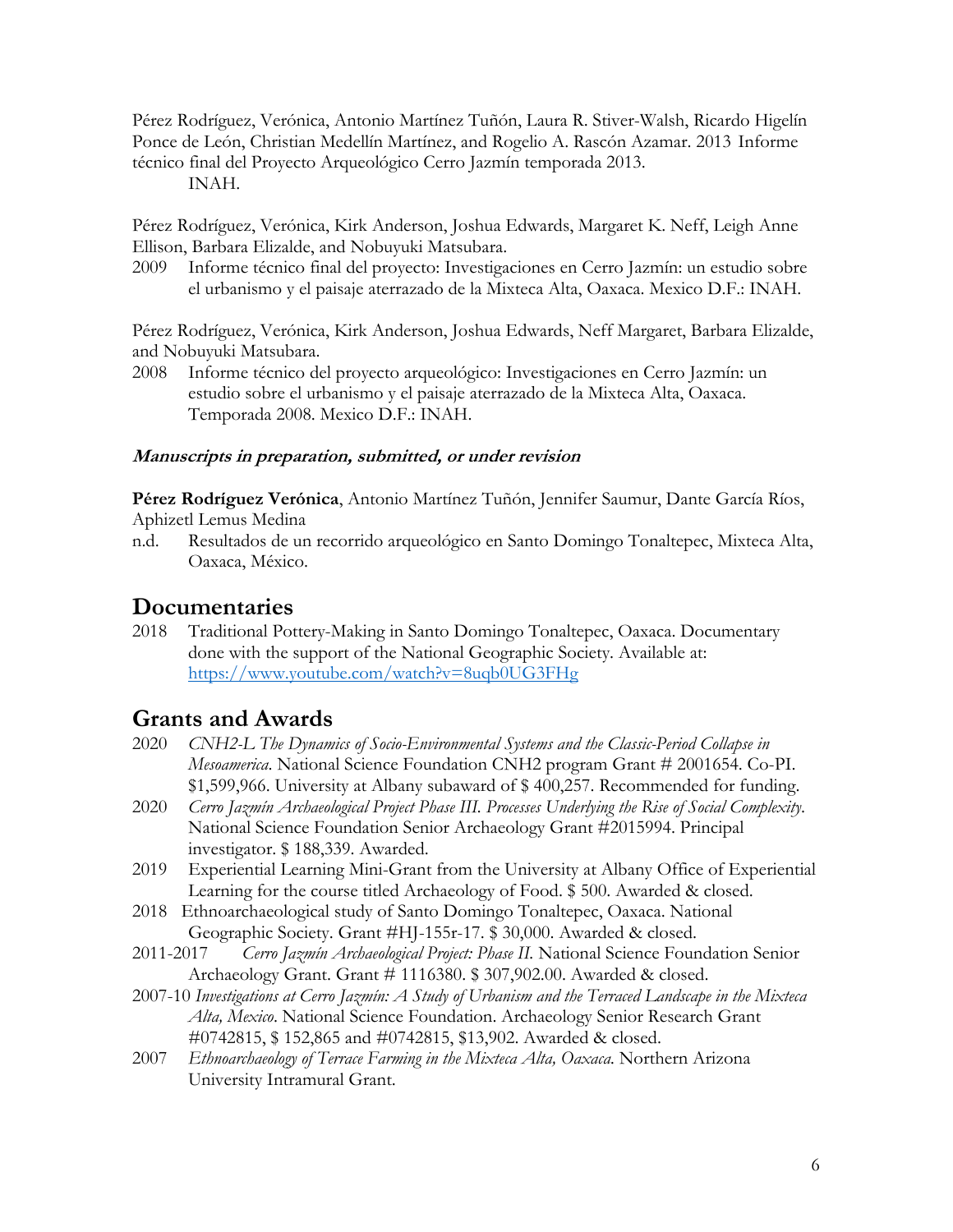- 2006 *Visiting scholar award* from the Generalitat Valenciana at the University of Valencia, Department of Archaeology and Prehistory, Valencia, Spain
- 2005 *Human Ecology of Prehispanic Terrace Farming in the Mixteca Alta, Oaxaca, México*. Northern Arizona University Intramural Grant
- 2004 *Specialized Craft Production and Social Complexity in Formative Mixteca Alta*, Northern Arizona University Intramural Grant
- 2003 *Specialized Craft Production and Social Complexity in Formative Mixteca Alta*, Foundation for the Advancement of Mesoamerican Studies, Inc. General research grant
- 2002 *Household intensification in the Mixtec Cacicazgo: Excavation of a House and Terraced Field*  National Science Foundation. Dissertation improvement grant #0209997 \$ 12,000
- 2002 *Household intensification in the Mixtec Cacicazgo: Excavation of a House and Terraced Field*  Wenner-Gren Foundation for Anthropological Research. Individual research grant
- 2002 *Household intensification in the Mixtec Cacicazgo: Excavation of a House and Terraced Field*  CLACS Graduate Field Research Travel Award, University of Georgia
- 2002 *Household intensification in the Mixtec Cacicazgo: Excavation of a House and Terraced Field*  Foundation for the Advancement of Mesoamerican Studies. General research grant
- 2002 *Household intensification in the Mixtec Cacicazgo: Excavation of a House and Terraced Field*  Sigma Xi Grant-in-Aid of Research (support for field research in México)
- 2000 Monte Albán Award. Second Monte Albán Round Table, Oaxaca, Mexico. Refereed student research competition.
- 2000 Travel Grant, Center for Archaeological Sciences (University of Georgia)
- 1999-02 Graduate Assistantship, Department of Anthropology, University of Georgia

1994-97 Benito Juárez Scholarship, University of Texas at El Paso

### **Archaeological Research Experience**

- 2018 Project director "Ethnoarchaeological Study of Santo Domingo Tonaltepec, Oaxaca", project funded by the National Geographic Society.
- 2008-17 Project director, "Investigations at Cerro Jazmín: a study of urbanism and terraced landscape of the Mixteca Alta, Oaxaca", funded by the National Science Foundation.
- 2011 Co-director. Homesite Survey Project on the Navajo Nation. Co-director with Kerry Thompson, undergraduate research project that provided pro-bono archaeological home-site surveys for families in need on the Navajo Nation, Leeup, Arizona.
- 2009 Visiting researcher at the Department of Archaeology and Prehistory, University of Alicante, Spain.
- 2007 Project director and ethnographer, "Ethnoarchaeology of Terrace Farming in the Mixteca Alta, Oaxaca", funded by NAU Intramural Grant Program.
- 2006 Visiting researcher, Department of Archaeology and Prehistory, University of Valencia, Spain.
- 2004-06 Academic Advisor for the Pueblo Viejo de Teposcolula Archaeological Project, INAH Oaxaca and Harp Helú Foundation, Oaxaca, México
- 2005 Project director, Human Ecology of Prehispanic Terrace Farming in the Mixteca Alta, Oaxaca, México. Collaboration with the Pueblo Viejo de Teposcolula Project, INAH and Harp Helú Foundation, Teposcolula, Oaxaca, México.
- 2004 Project director, Specialized Craft Production and Social Complexity in Formative Mixteca Alta. Oaxaca, Oaxaca, Mexico.
- 2002-03 Project director, dissertation project Household-level agricultural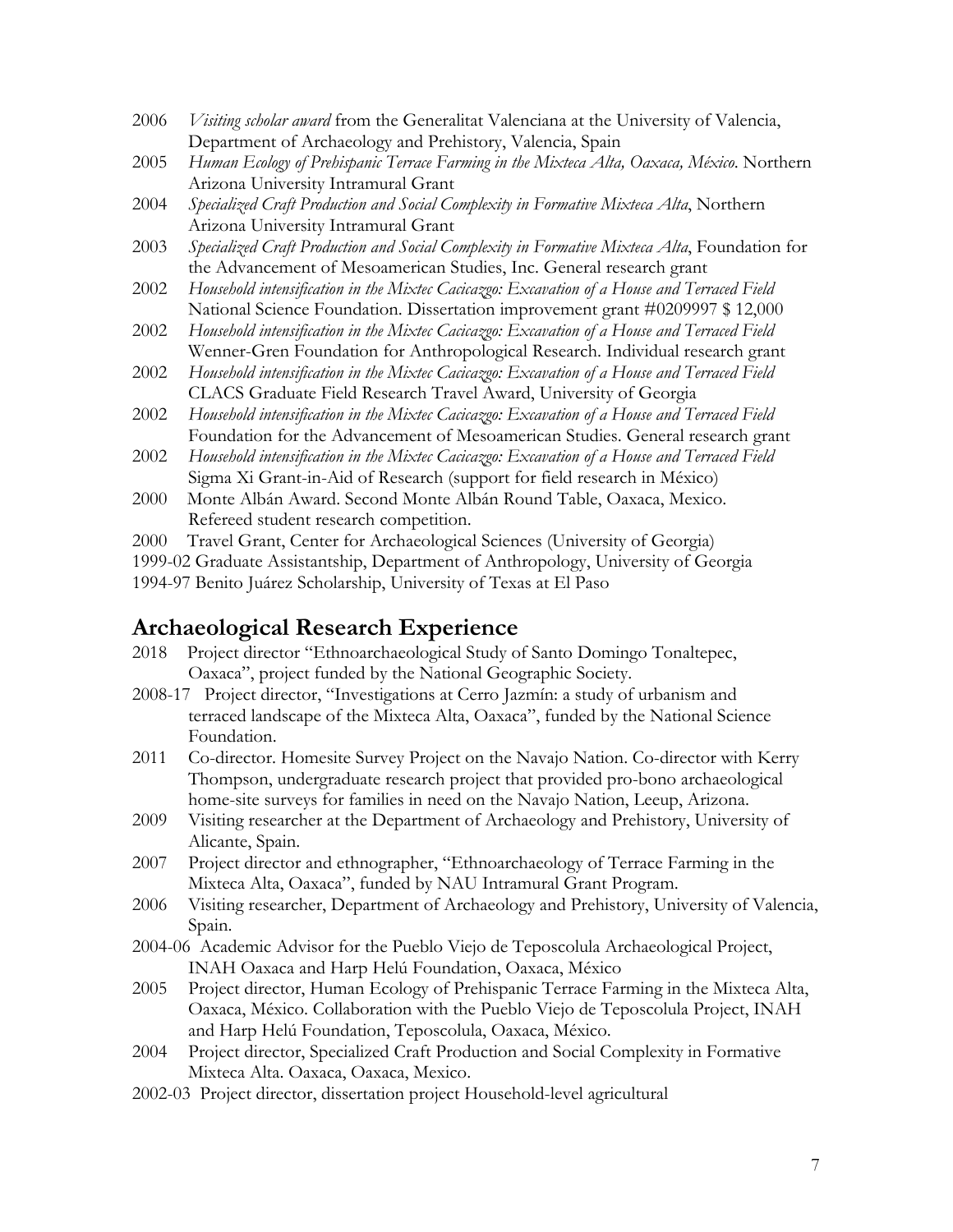intensification in a Mixtec cacicazgo: excavation of a house and terraced field. San Juan Teposcolula, Oaxaca

- 2000 Archaeological field school assistant, Department of Anthropology, University of Georgia, Kolomoki Mounds State Park
- 2000 Chapantongo Hidalgo excavation project, under direction of Patricia Fournier
- 1999 Field Assistant, Central Mixteca Alta Settlement Pattern Project, Oaxaca
- 1996 Research Assistant, Mission Trail Project, Anthropology Department, UTEP
- 1996 Excavation and consolidation at the Tsi-P'in-Oinge' site, Santa Fe National Forest
- 1995 Survey in the Gallina region, Santa Fe National Forest
- 1995 Survey and excavation, San Elizario Archaeological Project, San Elizario, TX
- 1995 Survey in Sola de Vega Valley, Oaxaca
- 1995 Survey in the Mixteca Baja region of San Pedro and San Pablo Tequixtepec, Oax.
- 1995 Laboratory assistant for the Monte Albán Special Project, Oaxaca.

# **Teaching Experience**

- 2019-present Associate Professor of Anthropology, University at Albany
- 2013-2018 Assistant Professor of Anthropology, University at Albany
- 2009-2012 Associate Professor of Anthropology, Northern Arizona University
- 2003-2009 Assistant Professor of Anthropology, Northern Arizona University
- 2011 Visiting Professor and Researcher, Colegio de Michoacán, México, Programa de Estudios Arqueológicos (May-August 2011).
- 2006 Visiting Professor and Researcher, University of Valencia, Spain, Department of Archaeology and Prehistory. Spring semester.
- 2002 Archaeological excavation instructor for students of the Escuela Nacional de Antropología e Historia de México (ENAH), San Juan Teposcolula, Oaxaca.
- 1999-2002 Teaching Assistant, Department of Anthropology, University of Georgia
- 2001 Volunteer ESL teacher, Catholic Social Services, Athens, GA.

# **National and International Conferences**

Pérez Rodríguez, Verónica

2019 Sustainable urbanism in the Mixteca Alta: Was there ever such a thing. Paper discussed at the electronic symposium titled "Advancing Public Perceptions of Sustainability Through Archaeology" at the 84<sup>th</sup> Annual Meeting of the Society for American Archaeology. Albuquerque, NM.

Pérez Rodríguez, Verónica

2019 Discussant and chair for the symposium titled "The Archaeology of Oaxaca Cuisine" at the 84th Annual Meeting of the Society for American Archaeology. Albuquerque, NM.

#### Antonio Martínez Tuñón and Verónica Pérez Rodríguez

2019 The Tonaltepec Ethnoarchaeological Survey Project. Paper presented at an session titled "Regional and Intensive Site Survey: Case Studies from Mesoamerica" at the 84<sup>th</sup> Annual Meeting of the Society for American Archaeology. Albuquerque, NM.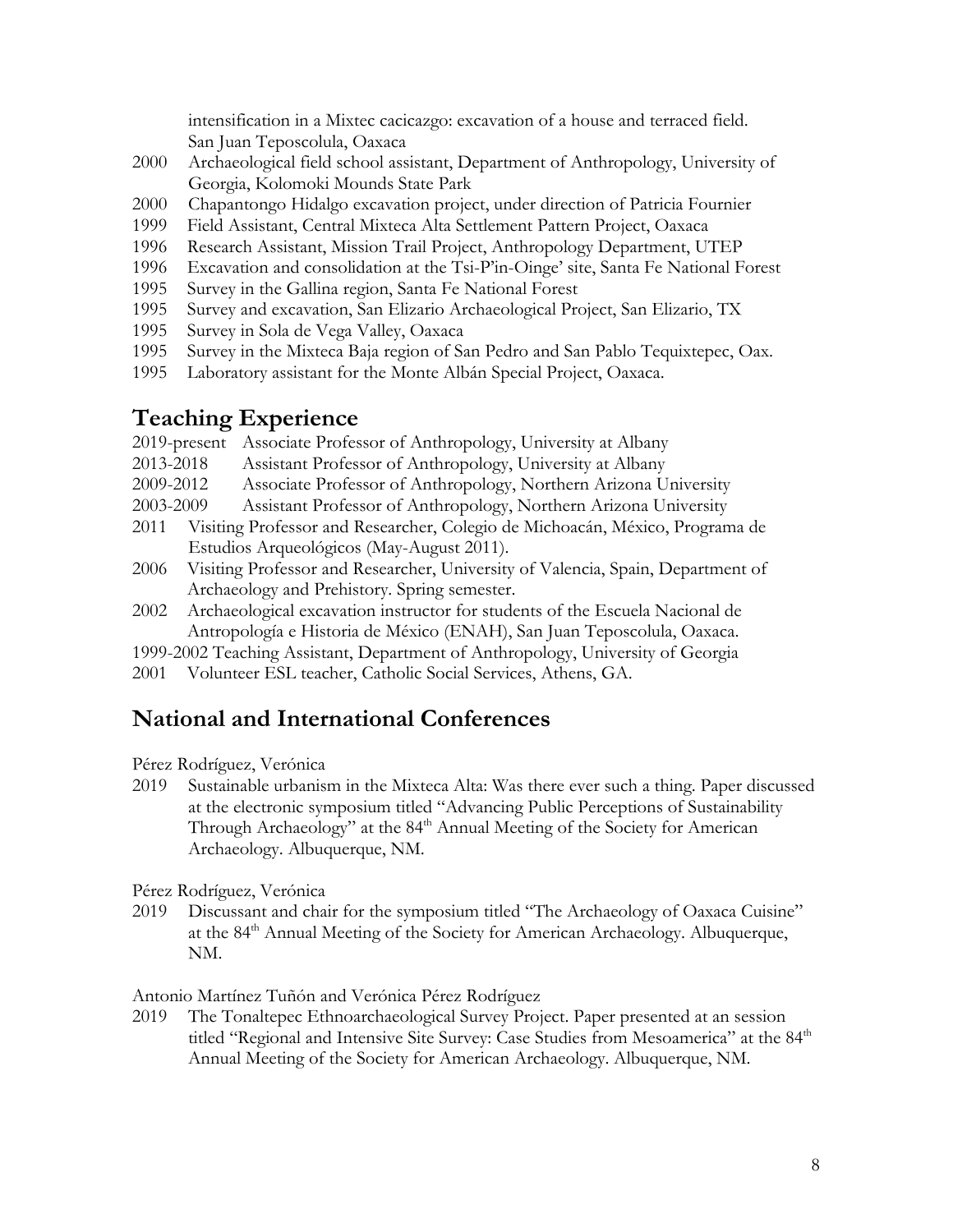Pérez Rodríguez, Verónica and Corina Kellner

2018 Infancy and breastfeeding at Cerro Jazmín: isotopic data from a the late-terminal Formative population in the Mixteca Alta, Oaxaca. Paper presented at the 83<sup>th</sup> Annual Meeting of the Society for American Archaeology. Washington D.C.

Pérez Rodríguez, Verónica and Antonio Martínez Tuñón

2017 Contrarrestando los impactos de un saqueo en Cerro Jazmín, Mixteca Alta, Oaxaca. Paper presented at the Third Intercontinental Conference of the Society of American Archaeology. April 26-29, 2017. Oaxaca, México.

Pérez Rodríguez, Verónica

- 2016 An exploration of the colonial legacies that shape Mesoamerican archaeology today. Paper presented at the session titled "Practicing archaeology in a "post"-colonial world: experiences from the field, industry, and academia. Session co-organizer and presenter. World Archaeological Conference WAC8. Kyoto, Japan. August 29, 2016.
- 2016 Cerro Jazmín and its Urbanism in Context. Paper presented at session titled "The Cerro Jazmín Archaeological Project 2008-2015: Discussing Early Urbanism and City Life in Late and Terminal Formative Mixteca Alta, Mexico" at the 81<sup>st</sup>. Annual Meeting of the Society for American Archaeology. April 8, 2016. Orlando, Florida, USA. Presenter and session chair and organizer.
- 2015 Stephen Kowalewski, su vida y obra: A Life of Regional Survey and Looking at the Big Picture. Presented at the session titled "Staying Out of Small, Square Holes: the Contributions of Stephen Kowalewski to the Understanding of Human Societies at Regional and Global Scales" at the 80<sup>th</sup> annual meeting of the Society for American Archaeology. April 16, 2015 in San Francisco, CA, USA. Presenter and session chair.
- 2012 Exploring the models of panarchy and resilience in the history of terracing and urbanism in the Mixteca Alta, Oaxaca, Mexico. Paper presented at the Dimensions of Political Ecology Conference on Nature/Society at the University of Kentucky, April 14, 2012.
- 2011 Paisajes agrícolas y su relación a la configuración del territorio en las sociedades modernas y prehispánicas de Oaxaca. Paper presented at the VI Monte Albán Round Table. Oaxaca, México.
- 2011 Residential patterns, spatial configuration, and terrace density: A comparative study of houses on terraces in Mesoamerica. Paper presented at the 76<sup>th</sup> Annual Meeting of the Society of American Archaeology. Sacramento, CA. March 31, 2011.
- 2010 Sustainability and Agricultural Production in Highlands Urban Centers: The Case of Cerro Jazmín, Oaxaca. Paper presented at the  $75<sup>th</sup>$  Annual Meeting of the Society for America Archaeology. Saint Louis, MO. April 15, 2010.
- 2010 Urbanismo, terrazas y agricultura prehispánica en la Mixteca Alta, Oaxaca, México. Paper presented at the Universidad de los Andes, Departamento de Antropología. Bogotá Colombia. March 4, 2010.
- 2009 Civilizaciones Mesoamericanas y su estudio arqueológico a nivel regional. Invited speaker at the University of Alicante. Alicante, Spain. November 12, 2009.
- 2009 Investigaciones en Cerro Jazmín: el urbanismo tridimensional en la Antigua Oaxaca. Paper presented at the V Monte Albán Round Table. Oaxaca, México. September 4.
- 2009 Highland Urbanism at Cerro Jazmín: Investigating urban strategies and their environmental impact. Paper presented at the  $74<sup>th</sup>$  Annual Meeting of the Society for American Archaeology. Atlanta, Georgia. April 23, 2009. Session organizer.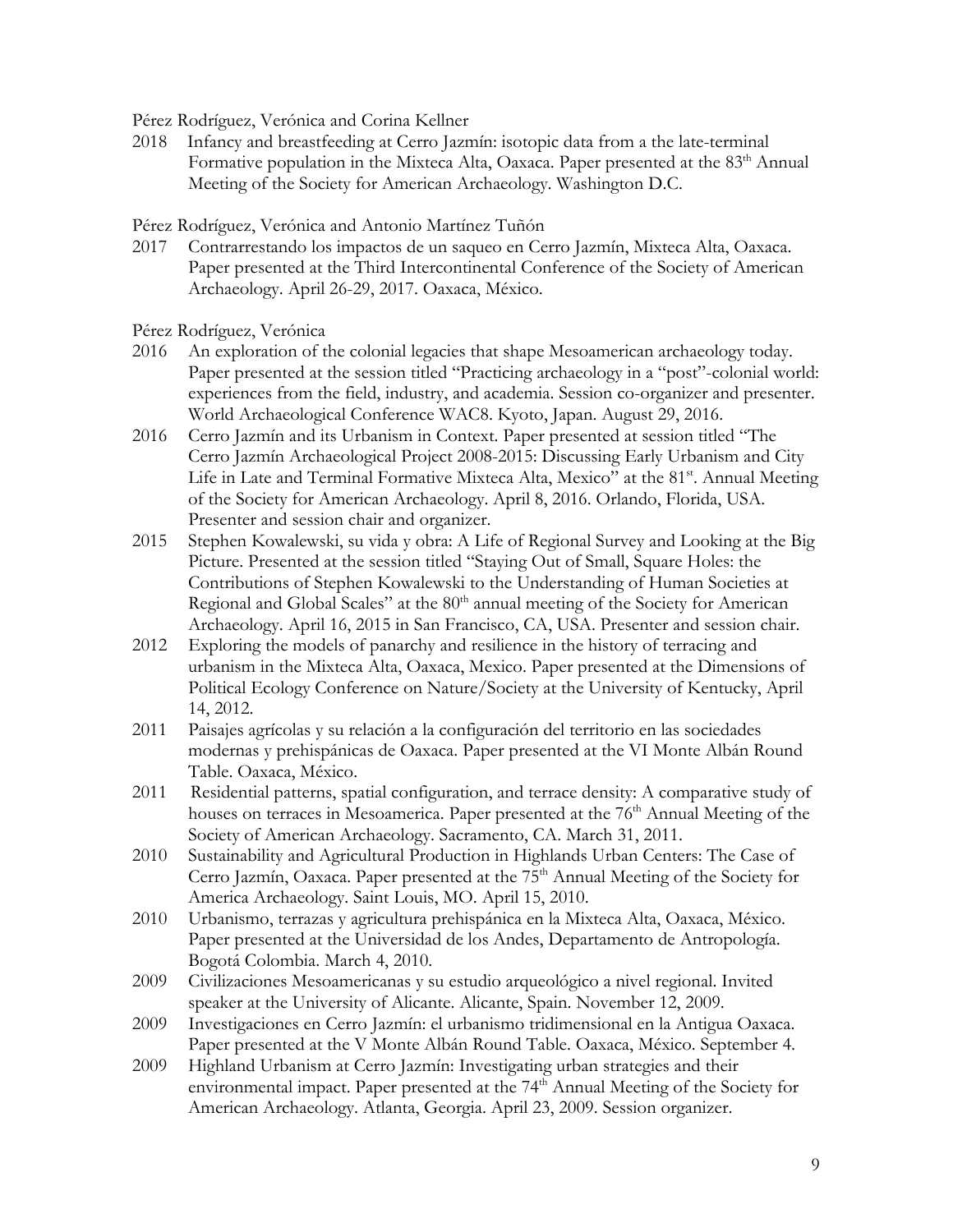- 2008 The Ethnoarchaeology of Traditional Terrace Farming in the Mixteca Alta. Paper presented at the 73rd Annual Meeting of the Society for American Archaeology. Vancouver, Canada. March 27, 2008.
- 2007 Invited Speaker. Terraced Landscapes and Farmers: Traditional Ecological Knowledge and Social Complexity in the Mixteca Alta, Oaxaca. Department of Anthropology Lunch Talk Series. Harvard University. Cambridge, Mass. October 17, 2007.
- 2007 Panelist. Insights from Latin@/Chican@ Studies. New Directions in Diversity Symposium. Faculty Development Program at Northern Arizona University. September 14, 2007.
- 2007 Household Labor, Terrace Farming, and Landscape Transformation in Ancient Mixteca Alta, Mexico. Paper presented at the World Archaeological Congress Inter-Congress. Kingston, Jamaica. May 20-27, 2007.
- 2007 If Faith Can Move Mountains, So Can Household Labor. Paper presented at the Symposium "Ñuu Dzahui: Recent Studies and New Perspectives in Mixtec Archaeology at the 72<sup>nd</sup> Annual Meeting of the Society for American Archaeology. Austin, Texas. April 29, 2007.
- 2007 Socio-political Complexity, Social Landscapes, and Terrace Agriculture in the Mixteca Alta, Oaxaca. Invited paper presented at the University of Wuhan, Department of Archaeology. Wuhan, China. March 30, 2007.
- 2006 Landscapes of Intensification: Current Research and Future Directions. Paper presented at the Symposium "Landscapes of Intensification" at the 71<sup>st</sup>. Annual Meeting of the Society for American Archaeology. Symposium co-organizer. San Juan, Puerto Rico. April 29, 2006.
- 2006 Arqueología Regional y de Paisaje en Mesoamérica: el caso de la Mixteca Alta, Oaxaca. (Regional and Landscape Archaeology: the Case of the Mixteca Alta, Oaxaca). Conference given at the Department of Archaeology and Prehistory at the University of Valencia. April 4, 2006.
- 2005 Household labor and landscape transformation in Ancient Mixteca Alta, Oaxaca, Mexico. Paper presented at the Society of Economic Anthropology annual conference "Economies and Transformation of Landscape." Hanover, NH.
- 2005 Household Intensification in the Mixtec Cacicazgo. Paper presented at the  $12<sup>th</sup>$  Annual Mixtec Gateway Conference. Las Vegas, Nevada.
- 2004 Sociedades complejas y paisajes agrícolas: un estudio regional de asentamientos y terrazas en la Mixteca Alta, Oaxaca, México. Paper presented at the *Jornadas de Arqueología: La Aplicación de los SIG en la Arqueología del Paisaje.* Universidad de Alicante, Spain.
- 2004 Unidades domésticas en el Oaxaca antiguo y su contribución a la complejidad social. Paper presented at the IV Monte Albán Round Tables, Oaxaca, México.
- 2004 La casa Mixteca Posclásica y su cerámica. Paper presented at the Ceramic Workshop at the IV Monte Albán Round Tables, Oaxaca, México.
- 2004 Terrace Construction and Household Labor in the Mixtec Cacicazgo, paper presented in the session, "Oaxaca Archaeology", at the Society for American Archaeology 69<sup>th</sup> Annual Meeting, Montreal Canada.
- 2003 Household intensification in the Mixtec Cacicazgo. Paper presented at the Complex Societies Group Conference: Pathways to Complexity, Cotsen Institute of Archaeology, UCLA, Los Angeles, CA.
- 2003 A view of the Mixtec Cacicazgo from its 'so-called' hinterland. Paper presented at the 68th Annual Meeting of the Society for American Archaeology, Milwaukee.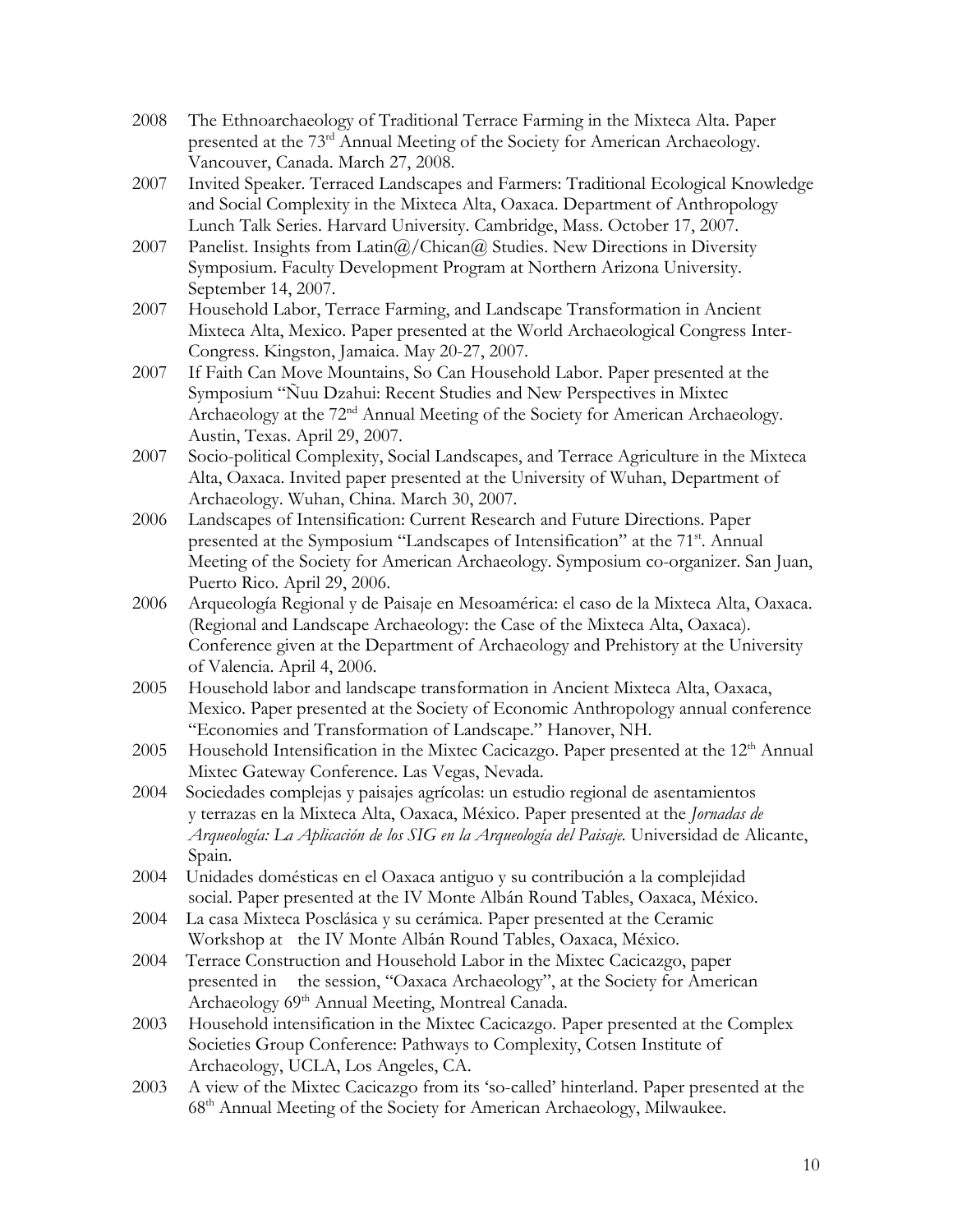- 2001 Patrones de asentamiento en la Mixteca Alta: transformaciones y resultados. Paper presented at the XXVI Annual Meeting of the Sociedad Mexicana de Antropología, Zacatecas, Zacatecas, México.
- 2001 Achiutla and Yanhuitlán: History and configuration of two cacicazgos. Paper presented at the 66<sup>th</sup> Annual Meeting of the Society for American Archaeology, New Orleans, LA.
- 2001 Monte Negro: Ephemeral Urbanism in the Prehispanic Mixteca Alta. Paper presented at the 21<sup>st</sup> Annual Meeting of the Institute of Latin American Studies Student Association (ILASSA), Austin, TX.
- 2000 Modelo de reporte arqueológico para comunidades en el estado de Oaxaca: el caso de la Mixteca Alta Central. Award finalist and invited speaker at the II Monte Albán Round Table, Oaxaca, Oax. México.
- 1998 Speaker on the Violence Against Women's Act, 5<sup>th</sup> Annual State Conference, Texas Immigration and Refugee Coalition, El Paso, TX.
- Pérez Roldán, Gilberto, Fabiola Torres Estévez, and **Verónica Pérez Rodríguez**
- 2016 La subsistencia del aprovechamiento del venado, perro y guajolote en el Cerro Jazmín Oaxaca. Paper presented in the symposium titled "La fauna del pasado y presente en el contexto del patrimonio biocultural latinoamericano." At the Congreso Mexicano de Etnobiología (the Mexican ethnobiology congress) held in Mérica, Yucatán, México. September 19 to 23, 2016.

#### **Pérez Rodríguez, Verónica** and Antonio Martínez Tuñón

2017 Contrarrestando los impactos de un saqueo en Cerro Jazmín, Mixteca Alta, Oaxaca. Paper presented at the Third Intercontinental Conference of the Society of American Archaeology. April 26-29, 2017. Oaxaca, México.

Higelín Ponce de León, Ricardo, **Verónica Pérez Rodríguez**, Antonio Martínez Tuñón, Mariana Navarro Rosales, and Nelly M. Robles García

2015 Heterarquía o jerarquía: análisis de las prácticas mortuorias en la Mixteca Alta,Oaxaca, durante la época prehispánica. Paper presented at the XVII "Juan Comas" Coloquio Internacional de Antropología Física. November 16-20, 2015. Durango, México.

Kowalewski, Stephen A., and **Verónica Pérez Rodríguez**

2001 Cacicazgos and Society in Post-Classic Oaxaca. Paper presented at the  $100<sup>th</sup>$  Annual Meeting of the American Anthropological Association, Washington, D.C.

# **Teaching and Mentorship**

*Courses taught from 2013-2020 at the University at Albany*

Undergraduate Courses:

| <b>AANT 104</b> | Introduction to Archaeology                                        |
|-----------------|--------------------------------------------------------------------|
| TANT 242        |                                                                    |
|                 | Food, Culture, and Power in Mesoamerica (co-taught with W. Little) |
| AANT 334        | <b>Earliest Cities</b>                                             |
| AANT 433        | Mesoamerican Archaeology                                           |
| AANT 482        | Directed thesis research                                           |
| AANT 330        | Archaeological Topics, Ecological and Environmental Archaeology    |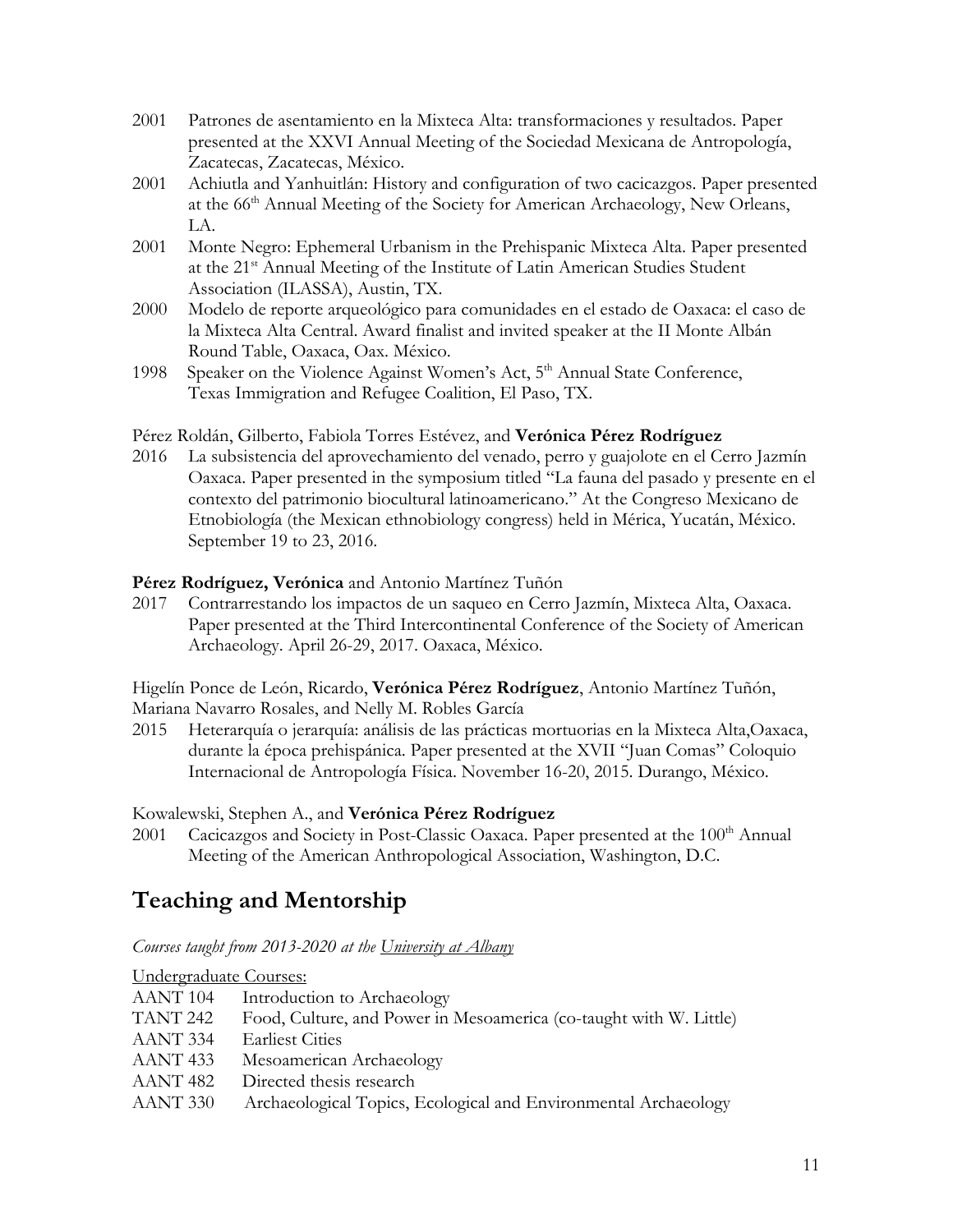#### AANT 330 Archaeology of Food

#### Graduate Courses:

| AANT 628            | Archaeological field and lab techniques: Ceramic Analysis. |
|---------------------|------------------------------------------------------------|
| AANT 628            | Archaeological survey and regional approaches              |
| AANT 533            | Mesoamerican archaeology                                   |
| AANT <sub>631</sub> | Ecological and Environmental Anthropology                  |
| AANT <sub>631</sub> | Independent Studies and Directed Research                  |
|                     |                                                            |

#### *Courses taught from 2003-2012 at Northern Arizona University*

#### Undergraduate courses:

| <b>ANT 101</b> | Introduction to Physical Anthropology        |
|----------------|----------------------------------------------|
| ANT 101H       | Honors Introduction to Physical Anthropology |
| <b>ANT 104</b> | World Prehistory                             |
| ANT 104H       | Honors World Prehistory                      |
| <b>ANT 253</b> | Mesoamerican Archaeology                     |
| <b>ANT 303</b> | Peoples and Cultures of Latin America        |

- ANT 359 Seminar in Archaeological Methods and Theory
- ANT 485 Directed Readings

#### Graduate Courses:

- ANT 699 Thesis research
- ANT 605 Research Design
- ANT 599 Landscape and Culture
- ANT 609 Archaeological Field Research

### **Directed Theses and Dissertations**

#### **Doctoral dissertation committees (completed):**

Yajaira Núñez Cortés, University at Albany, SUNY, committee member, doctorate earned in August 2020.

Jessica Watson, University at Albany, SUNY, doctoral committee member, doctorate earned in May 2019

Jennifer Saumur, Université Paris 1 Panthéon Sorbonne, doctoral committee member, doctorate earned in November 2017

#### **Doctoral dissertation committees (on-going):**

Eloi Berubé, McMaster University, Canada, doctoral committee member, 2018-present Aphizetl Lemus Medina, UAlbany, SUNY, Dissertation Advisor, 2017-present Jordon Loucks, University at Albany, SUNY, doctoral committee member, 2013-present

#### **Masters theses:**

Nia Alecksynas, University at Albany, SUNY, masters committee member, completed in 2016. Kira Mullen, NAU, masters committee chair, earned masters in 2013. Margaret Neff, NAU, masters committee chair, earned masters in 2010. Charles Webber, NAU, masters committee chair, earned masters in 2008.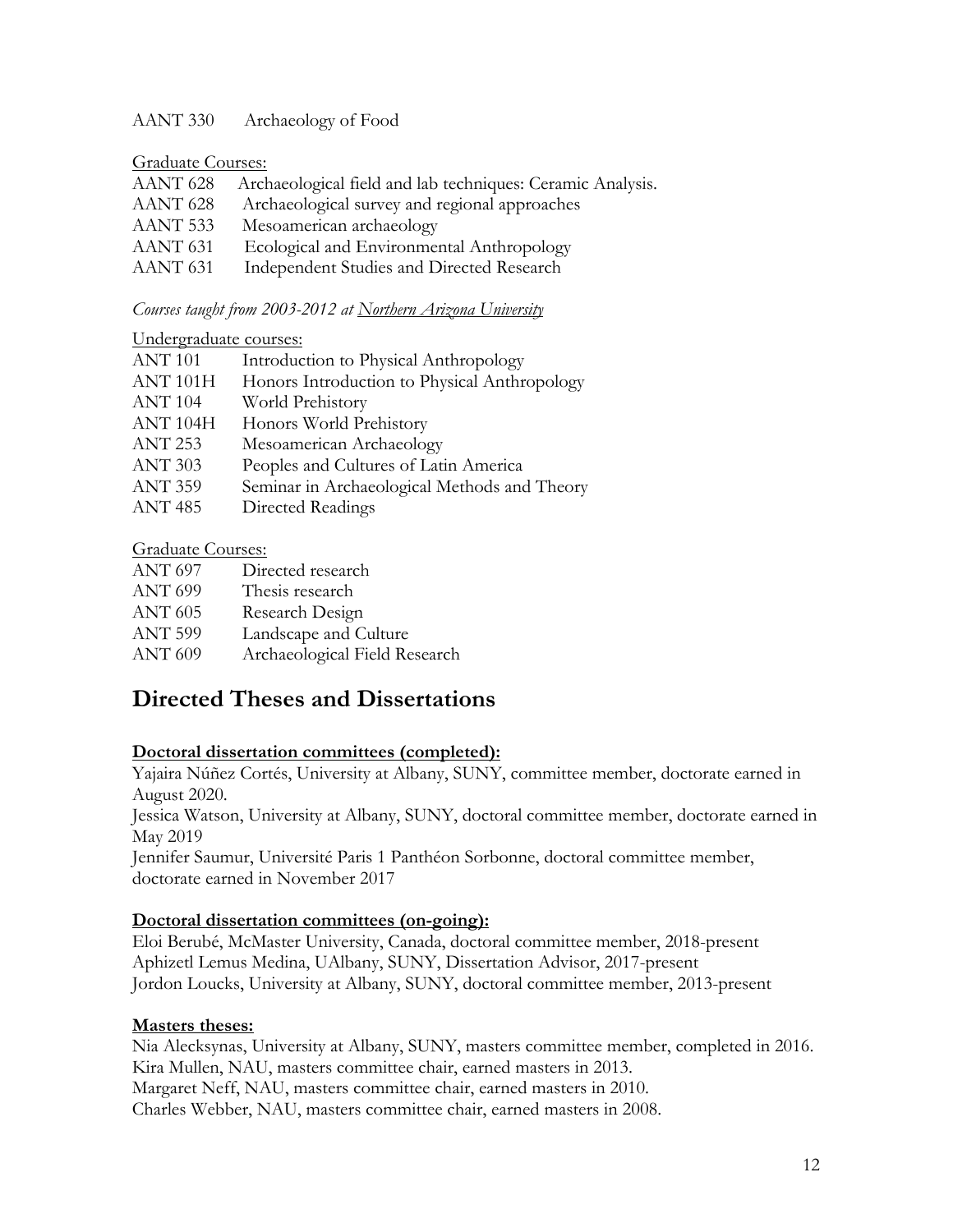Leigh Anne Ellison, NAU, masters committee chair, earned masters in 2006. Emily Kellogg, NAU, masters committee chair, earned masters in 2005. Gina Santi, NAU, masters committee member, earned masters in 2005.

#### **Undergraduate theses:**

Kenia Herrera Buenrostro, thesis co-director, Universidad Autónoma de San Luis Potosí, expected completion 2019

Diana Salazar, thesis co-director, Universidad Autónoma de San Luis Potosí, expected completion 2019

Gabriela García Ayala, thesis committee member, Escuela Nacional de Antropología e Historia, completed degree in 2011

Bárbara K. Elizalde Carbajal and Nobuyuki Matsubara, thesis director, Escuela Nacional de Antropología e Historia, completed degree in 2008.

### **Service and Administrative Experience: University**

| 2019-present | Director. Institute of Mesoamerican Studies at the University at Albany.                  |
|--------------|-------------------------------------------------------------------------------------------|
| 2020         | Co-chair of the Faculty/Staff Hiring and Development and member of the                    |
|              | Diversity & Inclusive Excellence Taskforce, ad hoc campus-wide position.                  |
| 2019-2020    | Council on Promotions and Continuing Appointments (CPCA). Council                         |
|              | member.                                                                                   |
| 2018-2019    | Awards Committee, Department of Anthropology, University at Albany                        |
| 2018-2019    | Biological anthropology faculty search committee member                                   |
| 2016-18      | Graduate Affairs Committee, Department of Anthropology, University at<br>Albany           |
| 2013-2019    | Board member, Institute of Mesoamerican Studies, University at Albany                     |
| 2014-17      | CAS Faculty Council, College of Arts and Sciences, University at Albany                   |
| 2016         | Archaeological faculty search committee member, Department of                             |
|              | Anthropology, University at Albany                                                        |
| 2014         | Linguistic faculty search committee member, Department of Anthropology,                   |
|              | University at Albany                                                                      |
| 2011-12      | Faculty Senate, Northern Arizona University (NAU)                                         |
| 2007-11      | Commission for Ethnic Diversity, NAU                                                      |
| 2009-11      | Undergraduate curriculum committee, Department of Anthropology, NAU                       |
| 2008-09      | Undergraduate coordinator, Department of Anthropology, NAU                                |
| 2007-08      | Global Initiatives Committee member, NAU                                                  |
| 2007-08      | Search committee member, Medical Anthropology search. NAU, Department<br>of Anthropology. |
| 2006-07      | Search committee chair, biological anthropology search. Northern Arizona                  |
|              | University Department of Anthropology.                                                    |

### **Service: Discipline**

2020-present Editorial Board Member, Latin American Antiquity journal, Society for American Archaeology. 2020-present Member of the Award for Excellence in Latin American and Caribbean Archaeology Committee for the Society for American Archaeology. Term from April 20, 2020 to March 31, 2023.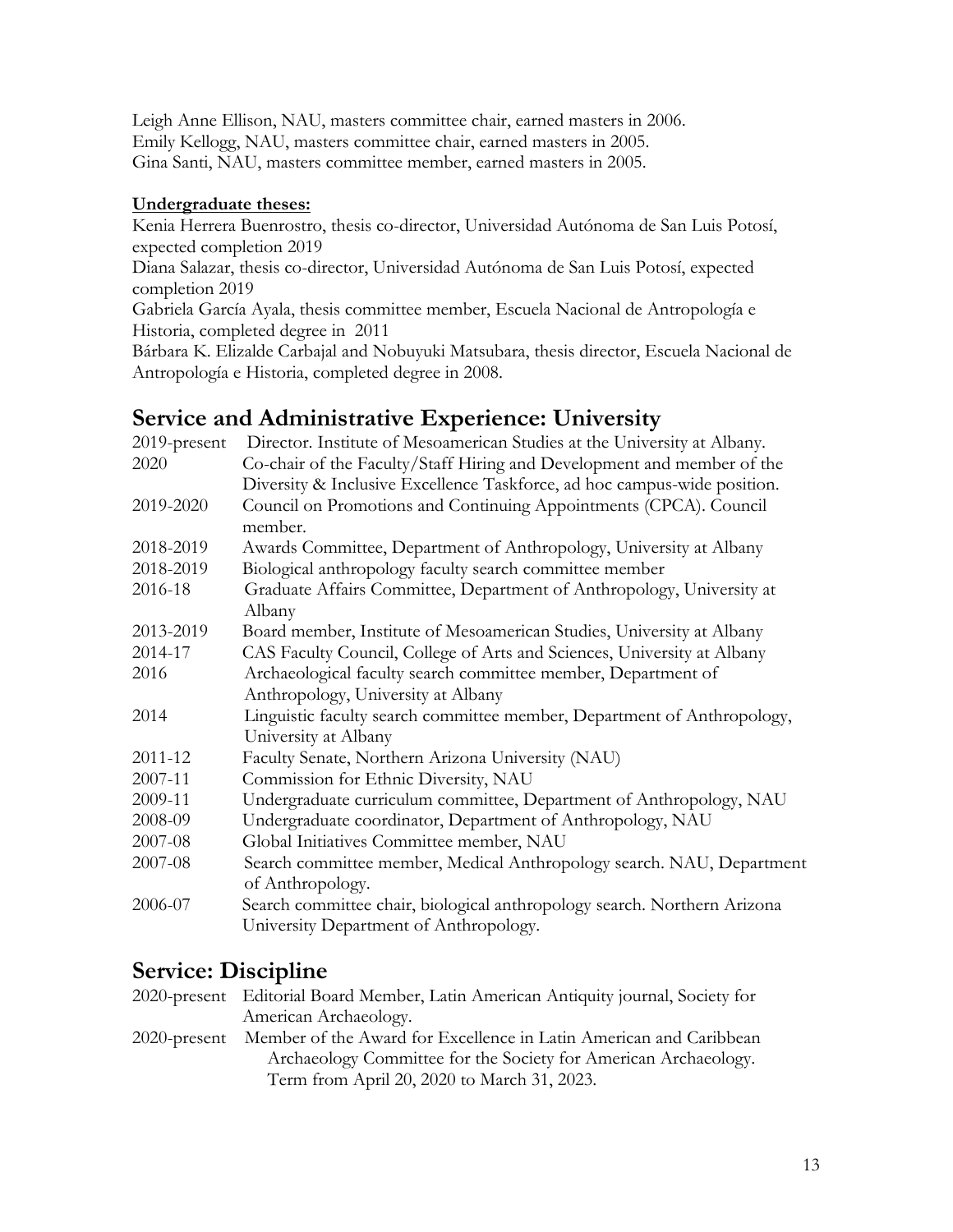Academic reviewer for the following journals and publishers

- BAR Publishing, International Archaeological Reports (Oxford, UK)
- Investigaciones Geográficas (UNAM, México)
- Society for American Archaeology Press (USA)
- Latin American Antiquity (USA)
- American Antiquity (USA)
- Journal of Archaeological Science: Reports (USA)
- Journal of Anthropological Archaeology (USA)
- Acta Agronómica (Colombia)
- Bulletin of Latin American Research (Wiley)

Academic Reviewer for The Following Funding Agencies and Universities

- National Science Foundation (USA)
- Universidad Nacional de Costa Rica

### **Community Service and Public Engagement**

- 2019 Cultural consultant and archaeological expert for the Mesoamerican Encounters Station at the American Museum of Natural History's the Day of the Dead Celebrations, New York.
- 2018 Cultural consultant and archaeological expert for the Mesoamerican Encounters Station at the American Museum of Natural History's the Day of the Dead Celebrations, New York.
- 2018 Public assembly talk and presentation of the documentary titled: Traditional pottery-making of Santo Domingo Tonaltepec, Oaxaca. December 2018.
- 2017 Public assembly talk presenting the final results of the Cerro Jazmín Archaeological Project to the local authorities and community members in Santa María Tiltepec, Oaxaca.
- 2015 School group visits to the excavations at Cerro Jazmín, Santa María Tiltepec, Oaxaca.
- 2014 Public assembly talk presenting the final results of the Cerro Jazmín Archaeological Project to the local authorities and community members in Santa María Tiltepec, Oaxaca.
- 2014 School group visits to the excavations at Cerro Jazmín, Santa María Tiltepec, Oaxaca.
- 2013 Public assembly talk presenting the final results of the Cerro Jazmín Archaeological Project to the local authorities and community members in Santa María Tiltepec, Oaxaca.
- 2011-12 Pro bono archaeological surveys of homesteads done for community members of the Navajo Nation in the Leupp, Arizona Chapter. Surveys done in association with undergraduate students of the Archaeological Methods and Theory Course at Northern Arizona University.